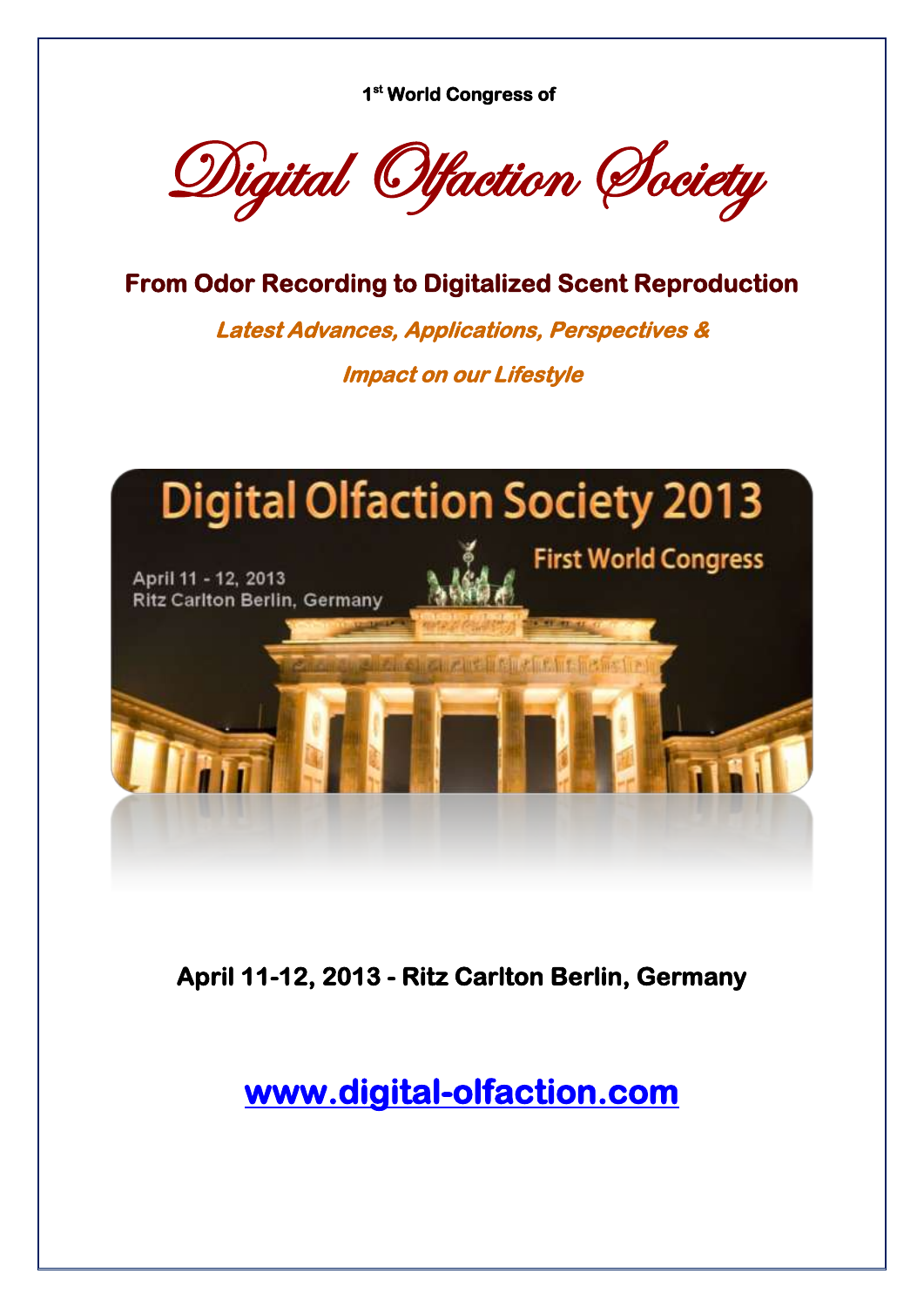**1st World Congress of** 

Digital Olfaction Society 2013

**April 11-12, 2013 - Ritz Carlton Berlin, Germany**

**…The idea is to create devices which can capture odors, turn them into digital data so as to transmit them everywhere in the world …**

Dear Colleagues and Friends,

For several years, researchers and industrialists were interested in sensorial effects of their breakthroughs and products on the human-being. New markets were created, in the field of touch, hearing, taste and vision, with more innovative products. But how about the sense of smell and its digitization? Digital Olfaction Society convention 2013 aims to open up toward a subject with large scientific and industrial potential, called the olfaction digital science.

# **Why organizing a conference on Digital Olfaction?**

Olfaction, a topic of interest in several scientific fields, has gradually become a topic of the future. Following the latest advances in the Research related to olfaction, the challenge is to transfer this knowledge towards innovative technology.

Nowadays, there is no way to escape the digital world whatsoever when using a computer, a mobile phone or even means of transportation. Hearing, vision, touch are currently an integral part of numerous electronic devices which we use on a daily basis. Then, how about digitizing smells? This complex concept aims at turning any odorous source into a digital media which can be applied to our lifestyle.

In order to bring together all scientific data related to digital olfaction, we decided to create an international organization, the *Digital Olfaction Society (DOS)*.

Our desire is to **promote this innovative concept** whose aim is to turn any odorous source into digital media applicable to our lifestyle. As a matter of fact, the idea is to create devices which not only can **record** smells, **turn** them into digital data but also **transmit** them where we like.

In a few words, the objective of DOS is to **gather, share, and complete** the knowledge recently established about olfactory digitization. Our perspective is to **build up constructive links** between leading researchers and industrialists in order to set up appropriate strategies in order to implement Research & Development through practical applications with a high impact on our lifestyle thanks to the potential of olfactory digitization. We want to move from the Stone Age of odorous substance toward a New Age by means of digital fragrance, aroma and smell technologies.

### **The aim of the first Digital Olfaction Society World Congress 2013 is to discuss:**

- The advances of digital olfaction Research & Development
- The practical applications of digital olfaction
- The impact of these applications on our life and lifestyle

### **Digital Olfaction Society World Congress 2013 will highlight:**

- The interdisciplinary sciences related to Olfaction and Digital olfaction.
- The way in which we can transfer the concrete breakthroughs of Research & Development towards industrial applications concerned by digital olfaction.
- How to design and extend the applications of digital smell technologies to everyday life.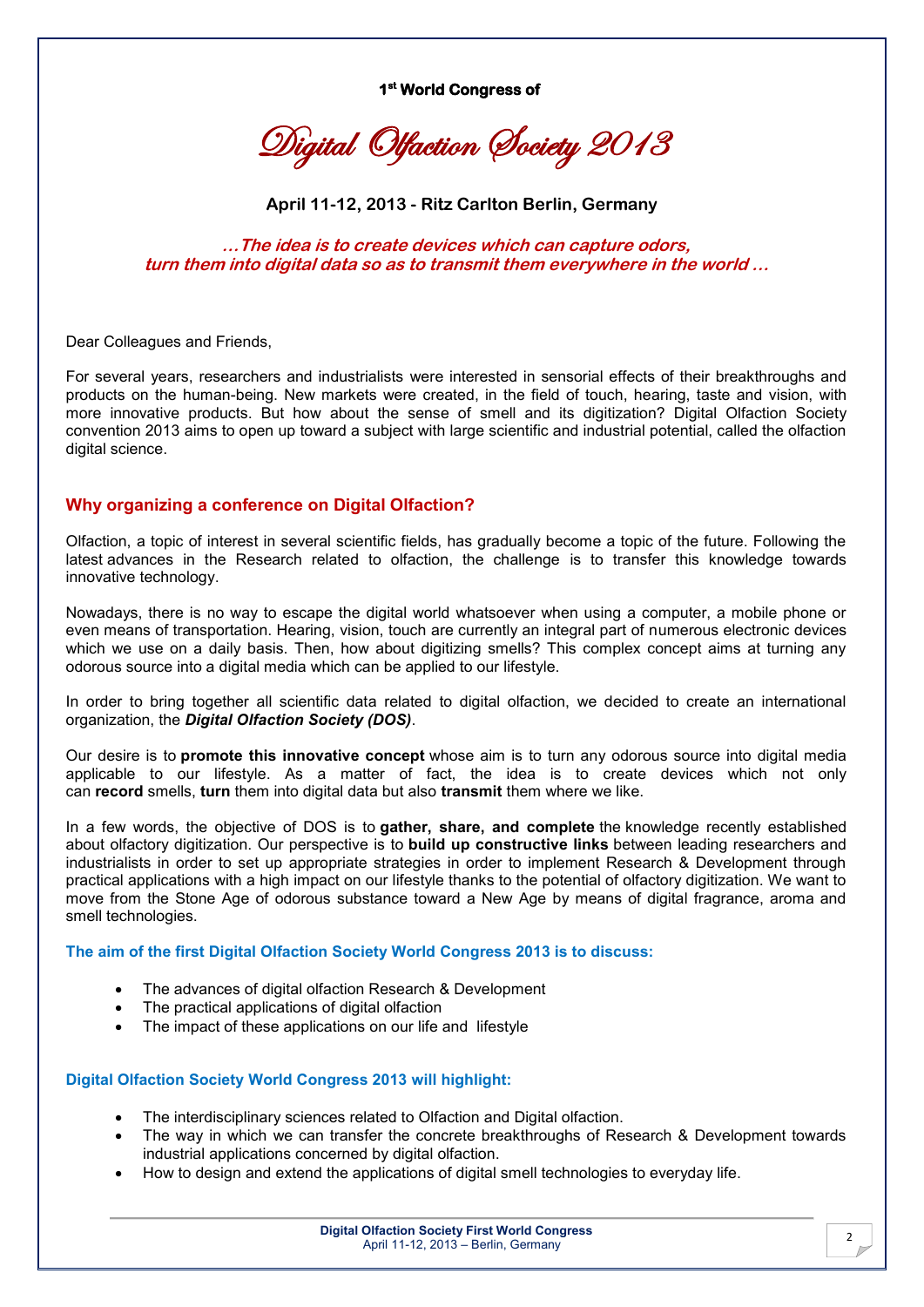The conference will gather international researchers and academics, R&D departments in link with all the field of digital olfaction, chemistry, mathematics, physics, biochemistry, electronics, engineering, computer science, food and cosmetic industries, olfactory intelligent systems companies, marketing managers, investors and all other stakeholders in olfaction and digital olfaction industries in order to answer these questions.

## **Among Scientific Committee and Speakers:**



Takamichi Nakamoto (JP) Marvin Edeas (FR) Jenny Tillotson (UK) Charles Spence (UK)

Achim Lilienthal (SE) Dominique Martinez (FR) Patrick Mielle (FR) Jesus Lozano (ES)

Yasuyuki Yanagida (JP) Stephen Trowell (AU) Valéry Matarazzo (FR) Brigitte Paulignan (FR)

## **Among hot topics presented at the Digital Olfaction Society World Congress 2013:**

- x *Devices to capture odors*
- x *Odors turned into digital data*
- x *Restitution of odors by the transmission of these data*

## **Other related fields:**

- x *Artificial olfaction and biologically-inspired models*
- x *High Smell Technologies as electronic noses, neural circuits in olfactory systems, artificial intelligence olfaction systems*
- x *Biosensor systems, software program, chemical engineering*
- x *Telecommunication*
- x *Environmental control*
- x *Biomedical applications in olfactory treatments and diagnosis*

## **The Scientific Committee will invite all industries to present their innovations and products in the digital olfaction world:**

- x *Digital Scent Media: Scented SMS, e-mail, websites, USB flash driver, CD, DVD, scented-print*
- x *Digital olfaction at the service of Human Health: Pattern mimicking the sniffing dogs, earomachology, nursing-homes, psychiatric hospitals, smell icons for blind people, olfactory diagnosis*
- x *Formation and Olfactory Memory : Class-rooms, cooking shows*
- x *Olfactory Marketing & Neuromarketing: Olfactive ads, olfactory packaging, interactive website, QR olfacodes, scented-menu….*
- x *Food Industry : Quality & safety control of food products*
- x *Digital Cosmetology : Own fragrance creation on line, smell-E-market*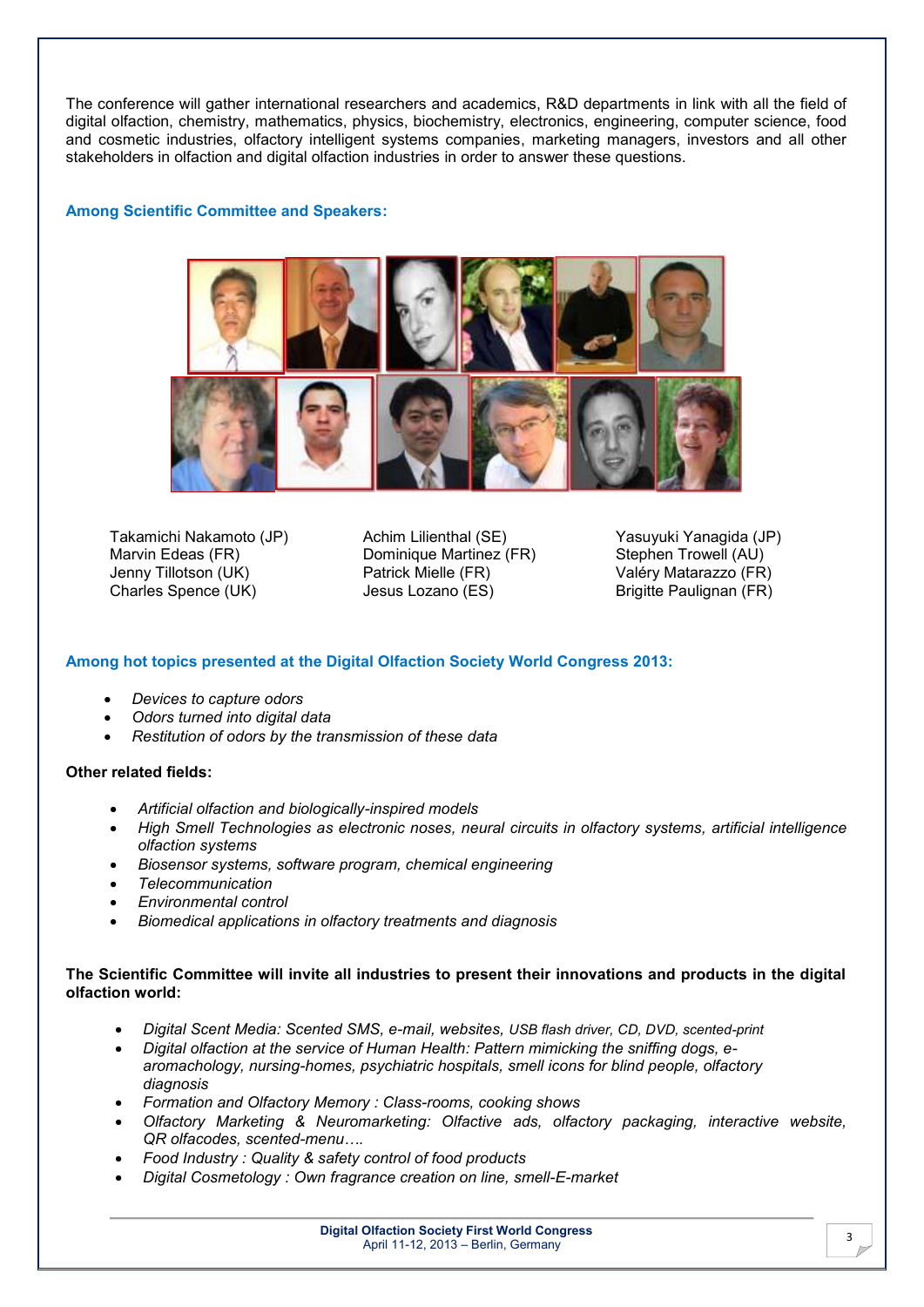- x *Olfaction and Jewelery : Revolutionary watches, alarm-radio, scented brooch*
- x *Olfactory Entertainment : Olfactory 3D movie-theaters, home's gadgets, guided-tour in biology & perfumery museums*
- x *Digital scents at the service of Army: Simulating training systems, detection of danger, perfumes of military attack, explosive detection devices*
- x *Interactive scented games : Odorant teddy, video games*
- x *Housekeeping, Coziness & Safety at home: Home-care products, digitized fragrance house diffuser, hazardous odor detection devices*
- x *Olfaction & Auto industry : Olfactive attention assistance for tired driver*
- x *And many others…*

## **Network Session**

The objective of the Network Session is to provide a platform which brings together stakeholders involved in olfaction and digital olfaction, and especially in the field the valorization of digital olfaction applications and products:

- Food industries
- **Cosmetics**
- Phone companies
- Car Industries
- $\ldots$

We look forward to welcoming you in Berlin for this particular event.

**Pr Marvin Edeas** Chairman of the Digital Olfaction Society Committee & Co-Chairman of Scientific Committee

# **Pr Takamichi Nakamoto**

Co-Chairman of Scientific Committee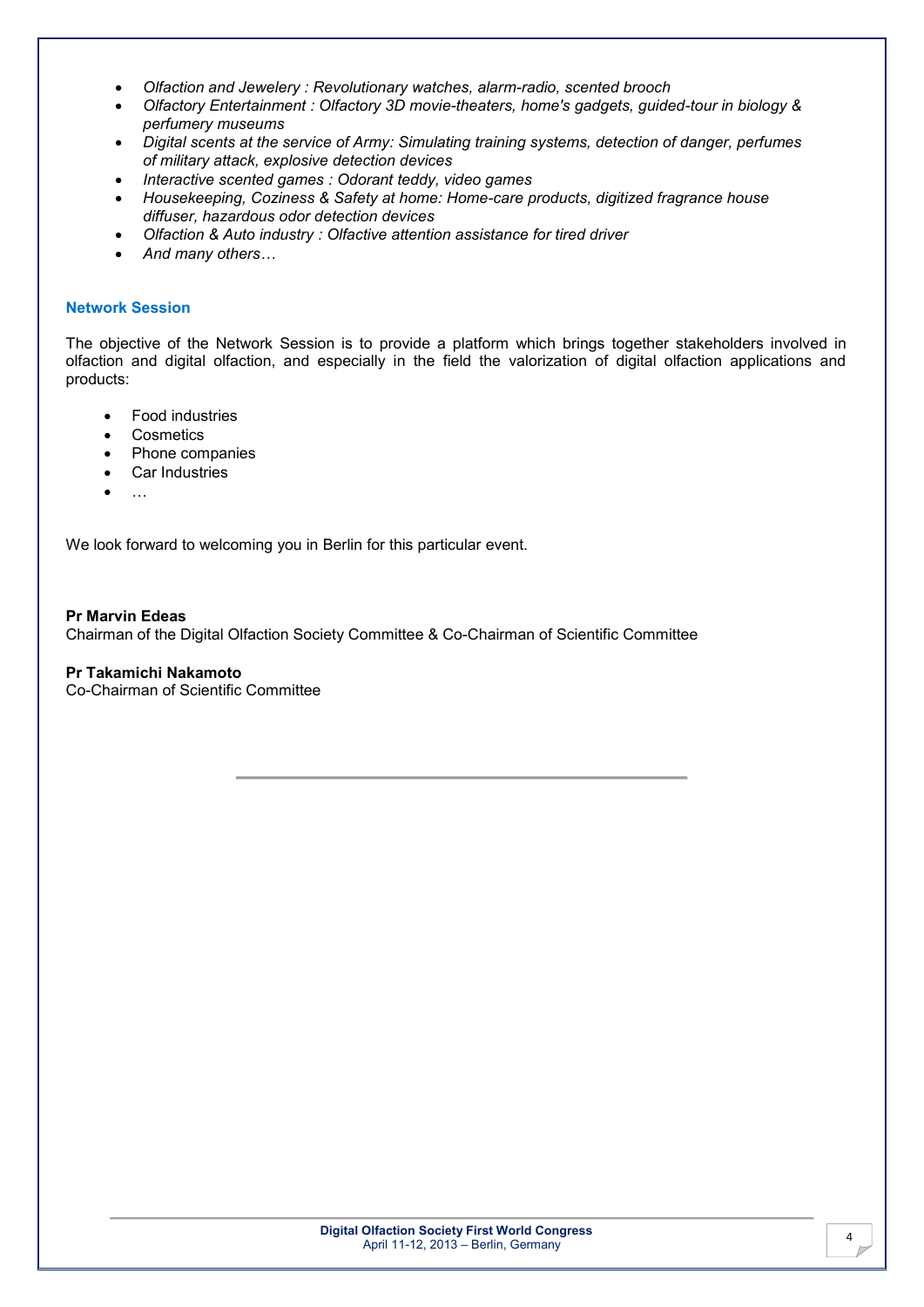

Digital Olfaction Society 2013

**April 11-12, 2013 - Ritz Carlton Berlin, Germany**

# **Scientific Pre-Programme**

Day 1 – April 11, 2013

# **Session 1: Recent Advances of Digital Olfaction Research & Development**

*To Highlight Interdisciplinary Sciences Related to Olfaction and Digital Olfaction* **9h00 – 12h30**

**General Introduction of DOS World Congress 2013** *Marvin Edeas, Chairman of Digital Olfaction Society, France* 

**Odor Recorder and Reproducer: The Way toward the Remote Olfaction** *Takamichi Nakamoto, Tokyo Institute of Technology, Department of Physical Electronics, Japan* 

**Artificial Olfaction and Biologically-Inspired Models** *Dominique Martinez, Laboratoire Lorrain de Recherche en Informatique et ses Applications (LORIA), France*

**Biosensors and Electonic Nose - "Smell the dotcom": A Basic Gas Sensor and ... What else?**  *Patrick Mielle, Food and Behavior Research Center, UMR INRA – CNRS- AgroSup - uB CSGA, France*

**12h30 – Lunch & Posters Session**

## **Session 2: Practical Applications Of Digital Olfaction**

*Grasp the Way in which we can Transfer the Concrete Breakthroughs of Research & Development towards Industrial Applications concerned by Digital Olfaction*

**14h00 – 17h30**

**Scentsory Desingn®: Approach of Scent Design**  *Jenny Tillotson, Central Saint Martins College of Arts and Design, University of the Arts London, United-Kingdom*

**Mobile Robot Olfaction - Recent Developments and First Practical Applications Achim Lilienthal,** *Örebro University, Head of AASS Mobile Robot and Olfaction Lab, Sweden*

**Advances in Electronic-Nose Technologies for the Wine Producing Industry** *Jesus Lozano Rogado, Universidad de Extremadura, Dept. Ingeniera Electrica, Electronica y Automatica, Spain*

**Cybernose®, a Bio-inspired Electronic Nose: Mutual Learnings for Biological and Digital Olfaction** *Stephen Trowell, CSIRO Ecosystem Sciences, Quality Biosensors - Food Futures Flagship, Canberra, Australia*

**17h30 End of the First Day**

**19h45 Thursday Dinner between Speakers and Attendees**